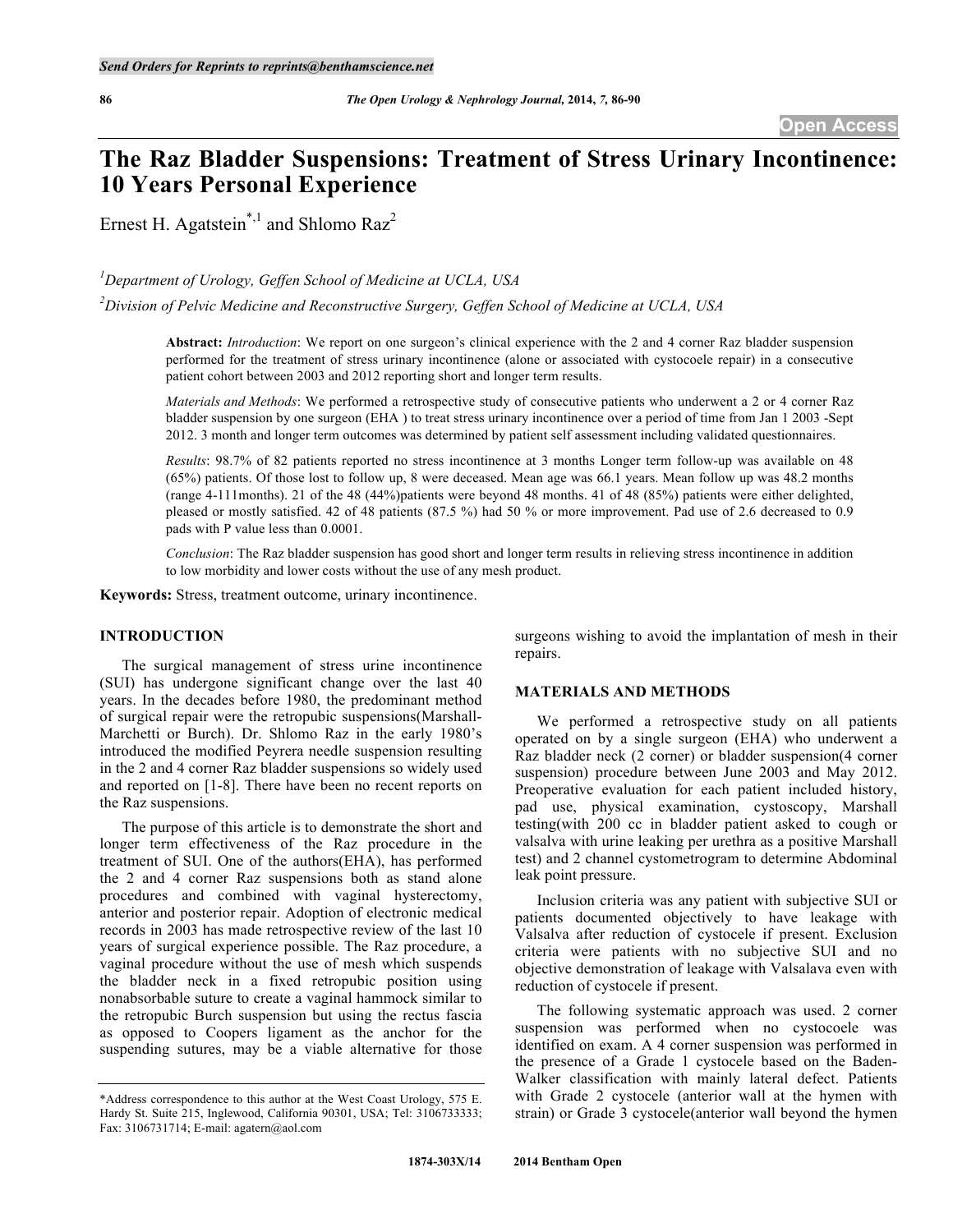with strain) or any cystocele of any degree with midline defect underwent formal cystocele repair performed by gynecology combined with Raz suspension performed by the urologist. The cystocele repair was usually completed with a pursestring method or classic Kelly plication *via* midline incision. After the vaginal wall was closed in the midline, the Raz incisions in the lateral sulcus on both sides were made and either 2 corner or 4 corner suspension was performed depending on how much prolapse remained after the repair. We found that repairing the cystocele and closing the vaginal mucosa in the midline and then making separate incisions for the Raz repairs facilitated the lateral dissection and exposure of the retropubic space and allowed easier placement of the suspending sutures. In cases of uterine prolapse, a vaginal hysterectomy was performed by gynecology with cystocele repair if needed followed by the Raz procedures performed by the urologist. Rectocele was repaired if present by gynecology in standard posterior repair.

The Raz procedures were performed as illustrated in the textbook Atlas of Transvaginal Surgery  $2^{nd}$  Edition (Raz) [9]. Number 1 prolene sutures were used to take 3 helical bites of the vaginal wall excluding the vaginal epithelium and the margin of the urethropelvic fascia until one could move the patient with the sutures under traction. 2 sutures were used for the 2 corner repair and 4 sutures(2 on each side) for the 4 corner suspension. Intraoperative cystocopy was performed after intravenous indigo carmine to identify blue from the ureteral orifices and to identify any Prolene sutures inside the bladder.

All patients received antibiotic prophylaxis. Patients had their Foley catheter removed within 24 or 48 hours. Those unable to void had a Foley reinserted. Patients underwent voiding trial at 1 week. After 2 weeks of urine retention patients were taught intermittent self catherization.

Retrospective office chart review was carried out on consecutive patients operated on between June 2003 and May 2012 and data systematically recorded. Age at surgery, preoperative ALPP, number of preoperative pads used per 24 hour, presence of postoperative urine retention or other postoperative or intraoperative complications, presence or absence of SUI at 3 months postoperative were reviewed and recorded.

Validated patient self assessment questionnaires were mailed by a third party who was not the treating urologist to all the above patients. Efforts were made to contact by telephone all missing patients. Family members informed us if the patient was deceased. Outcome was determined by patient self assessment. The questionnaires included the validated symptom questionnaires that assessed the amount of bother, the validated short form of the Urogenital Distress Inventory(UDI-6) and the presence or absence and frequency of symptoms, the validated Incontinence Symptom Score (ISS-8) [10, 11]. Scores were reported as 0-not at all, 1 slightly, 2-moderate and 3-greatly [12]. Questions related to quality of life due to urinary symptoms, pad use, overall improvement of urinary condition and improvement rating score were also included [12, 13] The PGII (Patient Global Impression of Improvement) questionnaire asked to check the number that best describes how the patients post operative condition is now, compared with how it was before surgery(1-very much better 2-Much better 3-a little better 4no change 5-a little worse 6-much worse and 7-very much worse). The Quality of Life Score (QOL) was assessed-(If you were to spend the rest of your life with your urinary condition just the way it is now, how would you feel-0- delighted 1-pleased 2-mostly satisfied 3-mixed 4-mostly dissatisfied 5-unhappy 6-terrible). An assessment of protection was determined by asking-(How many pads do you use in 24 hours?) The improvement score was assessed by asking-(compared to before surgery, how much in percent have you improved ?) Each patient completed all of these multiple and varied validated assessment tools.

Patient survey data on the longer term cohort was tabulated with number of months elapsed since surgery, UDI-6 bother score, ISS-8 score, PGI-1 score, Quality of life score, percent improvement, number of pads worn preoperative and at time of survey. Unpaired t test was used to compare pre and postoperative pad use using QuickCalcs and Microsoft Excel 2007. All patients were informed of their inclusion in a retrospective study at the time the questionnaires were sent

# **RESULTS**

A total of 82 patients underwent either a 2 or 4 corner Raz procedure between 6/4/2003 and 5/17/2012. 23 patients who had SUI and no cystocele underwent a 2 corner suspension only. 25 patients who had SUI and Grade 1 cystocoele underwent a 4 corner suspension only without formal cystocele repair. 13 patients with Grade 2 or worse cystoceles underwent formal anterior/posterior repair along with a Raz suspension (9 patients underwent 2 corner Raz) and 4 patients underwent 4 corner Raz).11 of these 13 had subjective complaints of SUI. 21 patients underwent a combined procedure with vaginal hysterectomy and anterior/posterior repair (17 of these underwent 2 corner Raz and 4 underwent 4 corner Raz). 16 of these 21 had subjective complaints of SUI.

Mean age was 62.8 years(range 30-86). Mean ALPP was 82 cm of water (range 30-140). Mean pre-operative pad use per 24 hours was 2.7 (range 0-8). There were no intraoperative bladder or ureteral injuries identified and no postoperative blood transfusions. 36 patients had postoperative urine retention(43%) and were sent home with their foley catheter. 24 patients (29%) had retention for 1 week only.(Clavien Grade 1 complication). 7(8%) patients had retention for 2 weeks, 1 for 3 weeks, 3 for 4 weeks and 1 for 6 weeks. No long term retention needing urethrolysis was encountered.

81 of the 82 patients (98.7%) reported no SUI at the 3 month postoperative visit. Nine patients (10.9)% reported symptoms of urgency at 3 month needing antimuscarinic therapy, all with low postvoid residuals. 4 patients had postoperative UTI (4.8%)(Clavien Grade 2). 5 patients (6%) had small wound separations in the first 1-2 weeks postoperative all with negative cultures with complete healing. One patient had continued SUI at 3 months and was diagnosed with ISD.

Longer term results were available on 48 patients.; 8 were deceased at time of survey, 26 could not be located resulting in longer term data on 48 of the available 74 patients (65%). Of these 48 patients, 12 had a combined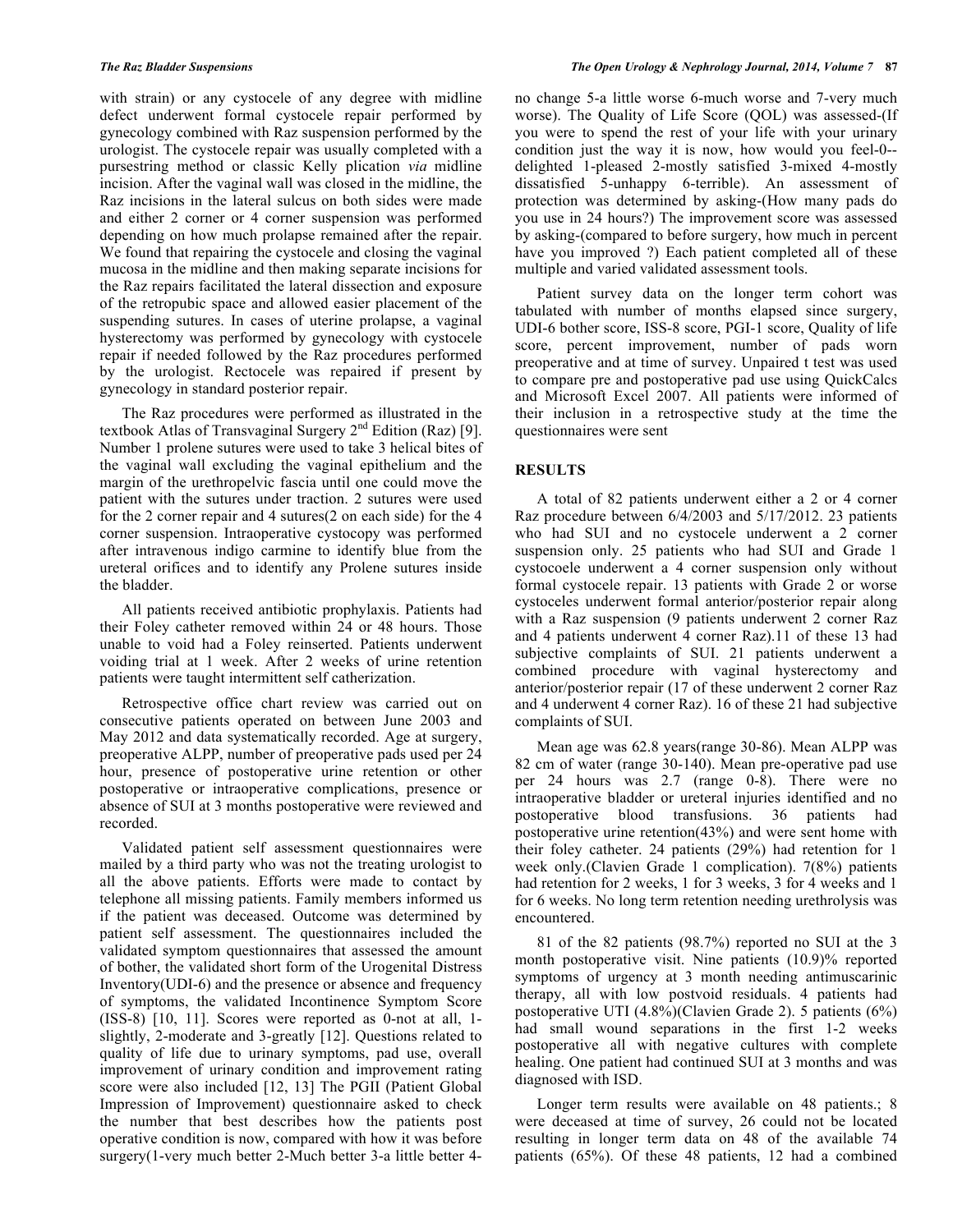#### **Table 1. Long term cohort data table.**

|  | Mean number of months post surgery survey conducted= 48.2 months (range 4-111 months) SD 32.11 |
|--|------------------------------------------------------------------------------------------------|
|  |                                                                                                |

| <b>Results</b>                   |                                 |                   | <b>Means (Standard Deviation)</b> |          |            |            |                   |                    |
|----------------------------------|---------------------------------|-------------------|-----------------------------------|----------|------------|------------|-------------------|--------------------|
| <b>Age at Surgery</b><br>(Range) | <b>Age at Survey</b><br>(Range) | <b>PGII Score</b> | <b>Ool Score</b>                  | UDI 6    | <b>ISS</b> | % Improved | <b>Preop Pads</b> | <b>Postop Pads</b> |
| $63.4(40-83)$ yrs                | $66.1(45-91)$ yrs               | 2.1(1.3)          | 2.0(1.8)                          | 7.6(6.7) | 7.42(6.44) | 69.4(28.8) | 2.62(1.69)        | $0.93(1.24)^1$     |
|                                  |                                 |                   |                                   |          |            |            |                   |                    |

 ${}^{1}$ SS P=0.0001.

vaginal hysterectomy/cystocele repair(10 patients with 2 corner and 2 patients with 4 corner), 8 underwent formal cystocoele repair(6 patients with 2 corner and 2 patients with 4 corner), 12 had a 2 corner suspension only and 16 had a 4 corner suspension only. A total of 28 patients underwent 2 corner Raz suspension and 20 patients underwent 4 corner Raz suspesnion. The mean age at time of surgery was 63.47 (range 40-83). The mean ALPP was 87.9 (range 40-140). Only 4 of 48 patients (8%) had ALPP less than 60. The mean patient age at time of survey was 66.1 years (range 45-91). Mean number of months postoperative when surveys were completed was 48.2 months (range 4-111 months). 21 of 48 (43.7%) patients were beyond 48 months. Patient demographics and self assessment tools results are summarized in Table **1**. There were no significant demographic differences between the patients who underwent 2 corner suspension *vs* 4 corner suspension.

The mean PGI-1 score was  $2.1$  ( $2=$  much better). 36 of the 48(75%) patients were very much or much better. If score 3 which represents "a little better" is included as a treatment success, then 41 of 48 patients (85%) would have met the criteria for treatment success. The mean Quality of life score was 2.0 ( $2 = \text{mostly satisfied}$ ) 41 of 48 (85%) were delighted, pleased or mostly satisfied with their postoperative condition. 52% were delighted or pleased. Mean percent improvement was 69% (range 0-100). 42 of 48 patients (87.5%) reported 50% or more improvement. Preoperative pad use for this cohort was 2.6 (Range 0-6) Postoperative pad use was O.9 (range 0-4). This difference was statistically significant at a P value less than 0.0001. 26 0f 48(54%) patients reported wearing 0 pads per day. 70% of patients reported using less pads There were no statistical differences in all of the outcome measures when we compared the cohort who underwent 2 corner suspension with the patients who underwent 4 corner suspension.

The UDI-6 and ISS-8 self assessment data are reported as raw distribution score and mean score (Table **2**). The mean UDI-6 bother score was 7.62. Using Question 3 of the UDI 6, 77% of patients reported either not at all or only slightly being bothered by SUI. The mean ISS symptom score was 7.4. Using ISS question 5 for SUI, 75% of patients reported SUI symptoms as none or less than once per week.

# **DISCUSSION**

In 1981, Raz described modifications of the Peyrera bladder neck suspension [1]. It was felt that this procedure was best suited for patients with anatomic incontinence due to urethral and bladder neck hypermobility with minimal or no cystocoele. In the Raz suspension, the support of the

bladder neck and bladder is on the midline suprapubic area just above the pubic bone not into the muscle but rather on the fascial attachment to the periosteum. Many authors have reported on the success of the Raz bladder neck suspension procedure [2-8]. A prospective cohort of over 400 patients at UCLA based on objective and subjective criteria revealed a cure rate of 85% [5]. These studies showed the effectiveness of the Raz bladder neck suspension in the treatment of SUI in patients with little or no cystocoele. The 2 corner bladder neck suspension was modified by Raz to a 4 corner bladder and bladder neck suspension in patients with grade 2 and 3 cystocoeles who had concomitant SUI. Raz reported on 120 patients with Grade 2 and 3 cystocoeles who underwent 4 corner suspension with 2 year mean follow up with 94% of the patients having relief of their SUI [6].

The Raz and other needle suspensions fell out of use in the last decade by the majority of practicing urologists. Papers were published showing decreased benefits over time of the Raz procedure [14-16]. The 1997 AUA Guidelines (Leach *et al*.) [17] showed a lower cure dry rate at 48 months with transvaginal needle suspensions (67%) compared with retropubic suspensions(84%) or pubo-vaginal autologous slings (83%). That review panel considered transvaginal needle suspensions to be" a good option for the appropriate women with SUI who are willing to accept worse long term benefit in favor of lower immediate morbidity".

The autologous fascial pubovaginal sling procedures reported by Mcguire and Blaivas [18, 19] showed excellent long term results but had increased morbidity with the need to harvest rectus fascia. When the TVT and other types of mid or distal urethral slings using synthetic materiel were introduced, conceptually they had the same benefits as an autologous fascial pubo-vaginal sling without the morbidity of harvesting fascia. The adoption of midurethral sling suspensions by urologists were as a result of their being minimally invasive without the need to enter the retropubic space, being easy to teach and perform. The Cochrane data base in 2004 reviewed the role of needle suspensions for SUI and concluded that although they were more likely to fail than open retropubic suspensions, the evidence was limited: no conclusions could be drawn when compared to the subrethral sling [20].

There have been no recent published series of the short and longer term success rates of the Raz suspensions. Our current study documents that in one individual surgeons hands, the Raz 2 and 4 corner suspensions have excellent success at relieving SUI at 3 months and acceptable longer term success rates with mean post-operative follow up of 48 months in the range of 75-85% across a wide range of subjective metrics with low complication rates and without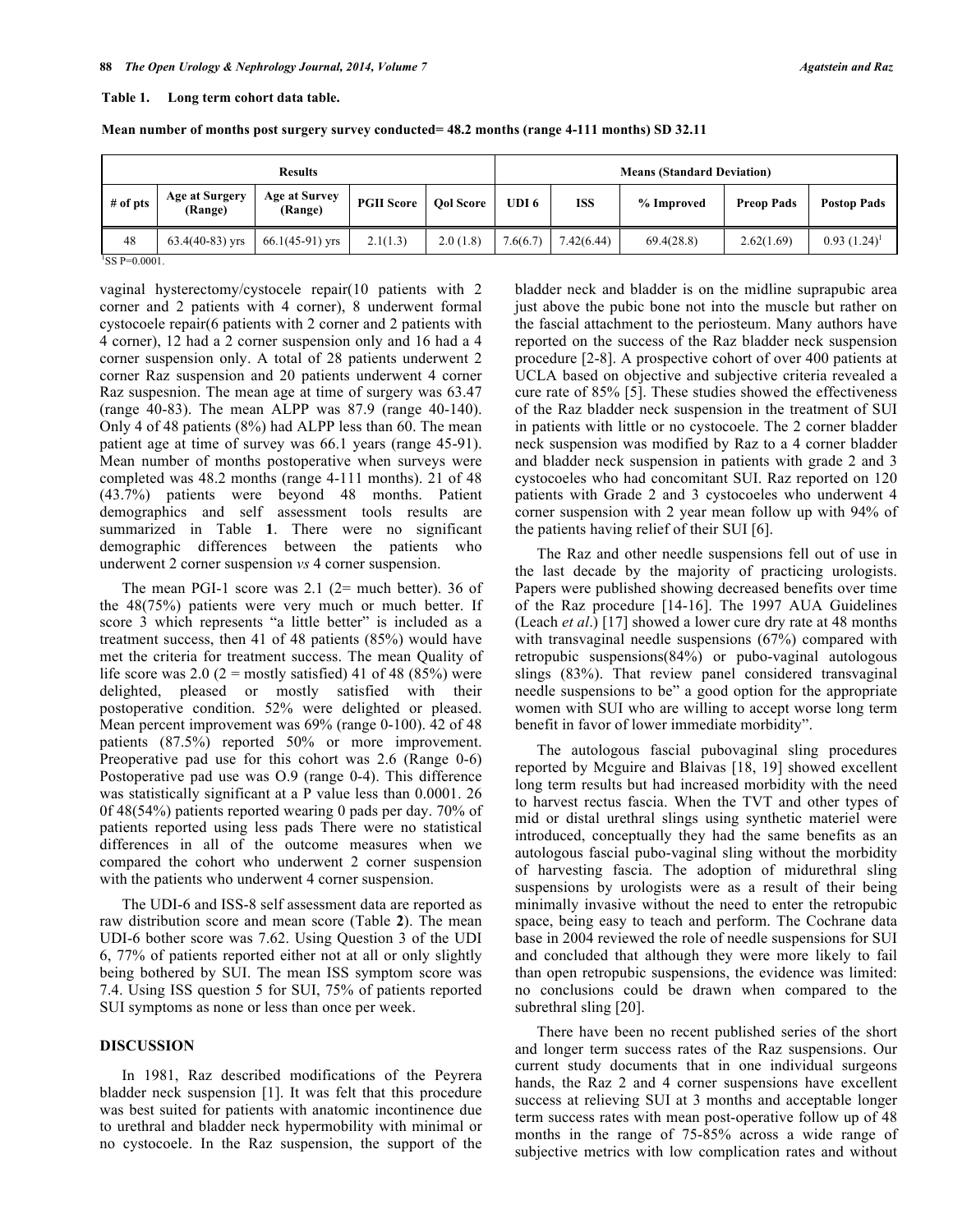|                                    |                | <b>Number of Patients Reporting Score (%)</b> |        |                  |        |                   |                       |  |
|------------------------------------|----------------|-----------------------------------------------|--------|------------------|--------|-------------------|-----------------------|--|
|                                    |                | $\bf{0}$                                      | 1      | $\boldsymbol{2}$ | 3      | <b>Mean Score</b> | <b>Standard Error</b> |  |
| <b>Symptom Score ISS Question</b>  |                |                                               |        |                  |        |                   |                       |  |
| Incomplete emptying                | 1              | 23(52)                                        | 9(20)  | 7(16)            | 5(11)  | 0.88              | 0.16                  |  |
| Urgency                            | $\overline{c}$ | 22(50)                                        | 16(36) | 3(7)             | 3(7)   | 0.69              | 0.12                  |  |
| Nocturia                           | 3              | 11(25)                                        | 24(54) | 8(18)            | 1(2)   | 1.00              | 0.10                  |  |
| Daytime frequency                  | $\overline{4}$ | 18(41)                                        | 14(32) | 11(25)           | 1(2)   | 0.88              | 0.13                  |  |
| Stress incontinence                | 5              | 24(55)                                        | 9(20)  | 3(7)             | 8(18)  | 0.90              | 0.17                  |  |
| Urge Incontinence                  | 6              | 21(47)                                        | 12(27) | 3(7)             | 8(18)  | 0.95              | 0.17                  |  |
| Leakage level of activity          | 7              | 25(57)                                        | 6(14)  | 9(20)            | 4(9)   | 0.83              | 0.16                  |  |
| Protection                         | 8              | 23(52)                                        | 9(20)  | 7(16)            | 5(11)  | 0.95              | 0.17                  |  |
| <b>Bother Score (UDI) Question</b> |                |                                               |        |                  |        |                   |                       |  |
| Frequency                          | 1              | 18(38)                                        | 10(21) | 14(29)           | 6(12)  | 1.19              | 0.15                  |  |
| Urge incontinence                  | $\overline{2}$ | 21(44)                                        | 11(23) | 8(17)            | 8(16)  | 1.06              | 0.16                  |  |
| Stress incontinence                | 3              | 25(52)                                        | 12(25) | 3(6)             | 8(16)  | 0.91              | 0.16                  |  |
| Small leakage amount               | $\overline{4}$ | 22(46)                                        | 13(27) | 7(15)            | 6(12)  | 0.97              | 0.15                  |  |
| Difficult emptying                 | 5              | 32(67)                                        | 6(13)  | 4(8)             | 6(12)  | 0.69              | 0.15                  |  |
| Pain                               | 6              | 32(67)                                        | 8(16)  | 6(12)            | 2( (4) | 0.52              | 0.12                  |  |
| Night time urination               | 7              | 14(29)                                        | 15(31) | 13(27)           | 6(12)  | 1.20              | 0.14                  |  |
| Urgency                            | 8              | 20(42)                                        | 13(27) | 6(12)            | 9(19)  | 1.13              | 0.16                  |  |

**Table 2. Post Operative self assessment symptoms (mean follow up 48 months).**

the use of any mesh product. Only 14% of patients required catheterization longer than 1 week. No patient suffered long term urine retention requiring urethrolysis. No intraoperative bladder or ureteral injuries were recognized and no transfusions used. No complaints of dyspareunia and no exposures or erosions of prolene sutures were encountered at least in the first 3 months. There are other potential benefits of the Raz suspensions. The midline placement of the suspension sutures avoids the ilioinguinal nerve that can be involved with performance of retropubic procedures like the TVT or Sparc. The Raz suspensions can easily be performed in combination with vaginal hysterectomy and cystocoele/rectocoele repairs in patients with significant pelvic prolapse. Although our study looks at both 2 and 4 corner suspensions and many were done in combination with vaginal hysterectomy and cystocele repairs, all of these patients had some degree of stress urine incontinence(overt or occult) which is unlikely to have improved without an associated procedure designed to treat stress urinary incontinence. Our study focuses on the ability of the Raz suspensions to solve the issue of SUI whether the SUI presents as the only issue, whether it is present with associated moderate cystocele or whether it is present along with more severe degrees of pelvic organ prolapse. Our results showed no statistical differences in SUI outcome regardless whether we performed a 2 *vs* 4 corner Raz suspension.

The Raz bladder neck suspensions are native tissue repairs without the use of mesh. Early complications associated with mesh such as pelvic pain, erosions and later

complications (8-10 years) due to vaginal atrophy and aging of the tissues are potential reasons why the pelvic surgeon may want to avoid the use of mesh and consider the Raz suspensions as an alternative.

Limitations of our study include not using validated questionnaires preoperatively. 16-18% of our longer term cohort reported severe urge incontinence. Some of these patients may have had this urge incontinence preoperatively however some of these patients may represent de novo urgency as a post operative complication. These patients were managed by behavioral techniques and antimuscarinic therapy. No patient was found to be severely obstructed to require a urethrolysis at any time in the period surveyed. 43% of patients had some degree of urine retention in the immediate post-operative period although no permanent retention was seen. Although no objective exam or clinical testing was performed in the postoperative assessment of the longer term cohort as part of this study, the consistent results across multiple, different validated subjective self assessment tools adds credibility to our outcome data. A significant number of our original cohort was lost to follow up. While only 65% of the available cohort were assessed long term, the demographics, ALPP and preoperative pad usage between the initial complete cohort and the longer term cohort were similar.

Since 1987, this surgeon(EHA) continuously performed 2 and 4 corner Raz suspensions resisting changing technique because of good results achieved. The AUA Guidelines, issued in 2009 for surgical management of SUI (Appel *et al*.) stated "the Panel did not review needle suspensions in